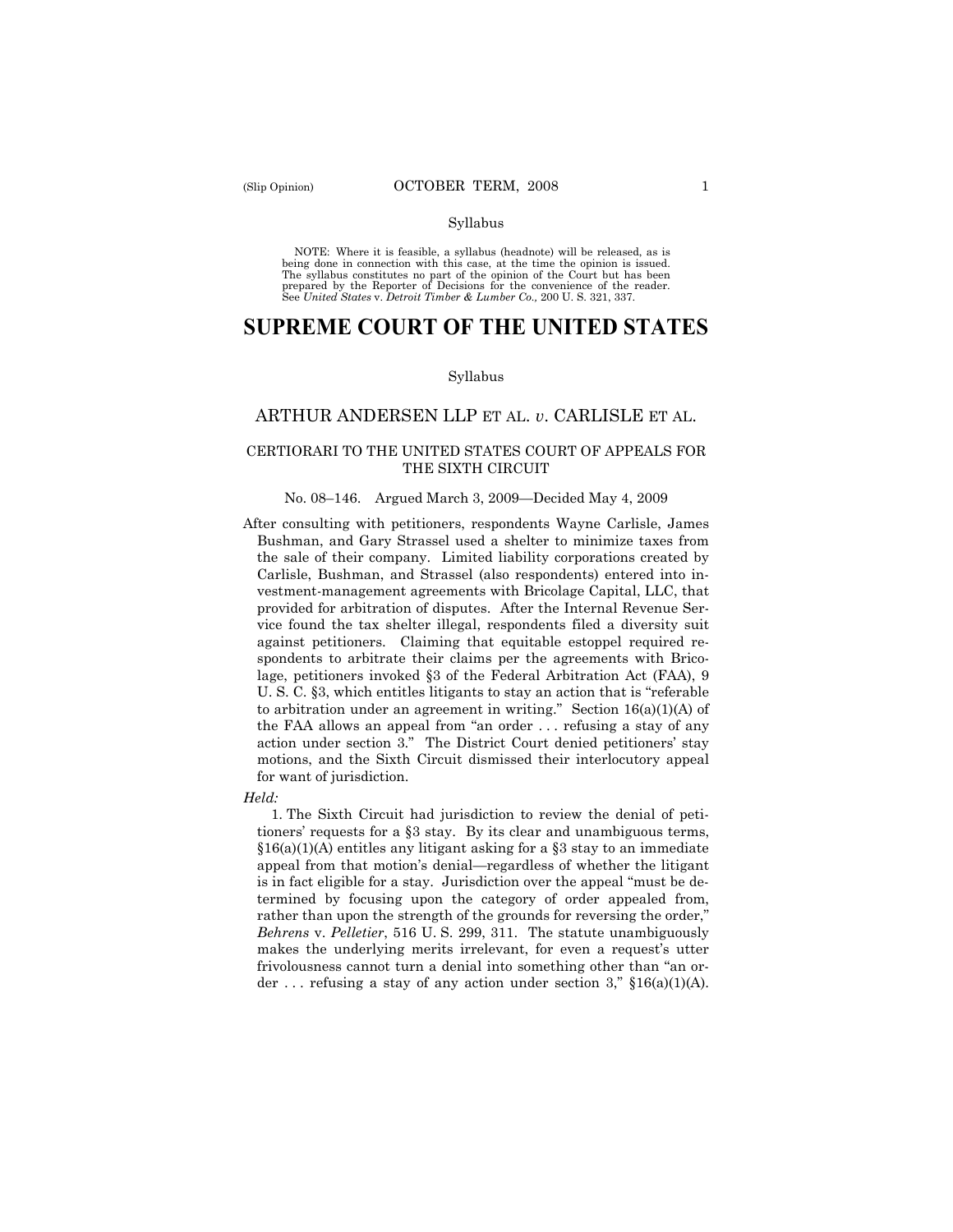#### Syllabus

Pp. 3–5.

2. A litigant who was not a party to the arbitration agreement may invoke §3 if the relevant state contract law allows him to enforce the agreement. Neither FAA §2—the substantive mandate making written arbitration agreements "valid, irrevocable, and enforceable, save upon such grounds as exist at law or in equity for the revocation of a contract"—nor §3 purports to alter state contract law regarding the scope of agreements*.* Accordingly, whenever the relevant state law would make a contract to arbitrate a particular dispute enforceable by a nonsignatory, that signatory is entitled to request and obtain a stay under §3 because that dispute is "referable to arbitration under an agreement in writing." Because traditional state-law principles allow enforcement of contracts by (or against) nonparties through, *e.g.,* assumption or third-party beneficiary theories, the Sixth Circuit erred in holding that §3 relief is categorically not available to nonsignatories. Questions as to the nature and scope of the applicable state contract law in the present case have not been briefed here and can be addressed on remand. Pp. 5–8

521 F. 3d 597, reversed and remanded.

SCALIA, J., delivered the opinion of the Court, in which KENNEDY, THOMAS, GINSBURG, BREYER, and ALITO, JJ., joined. SOUTER, J., filed a dissenting opinion, in which ROBERTS, C. J., and STEVENS, J., joined.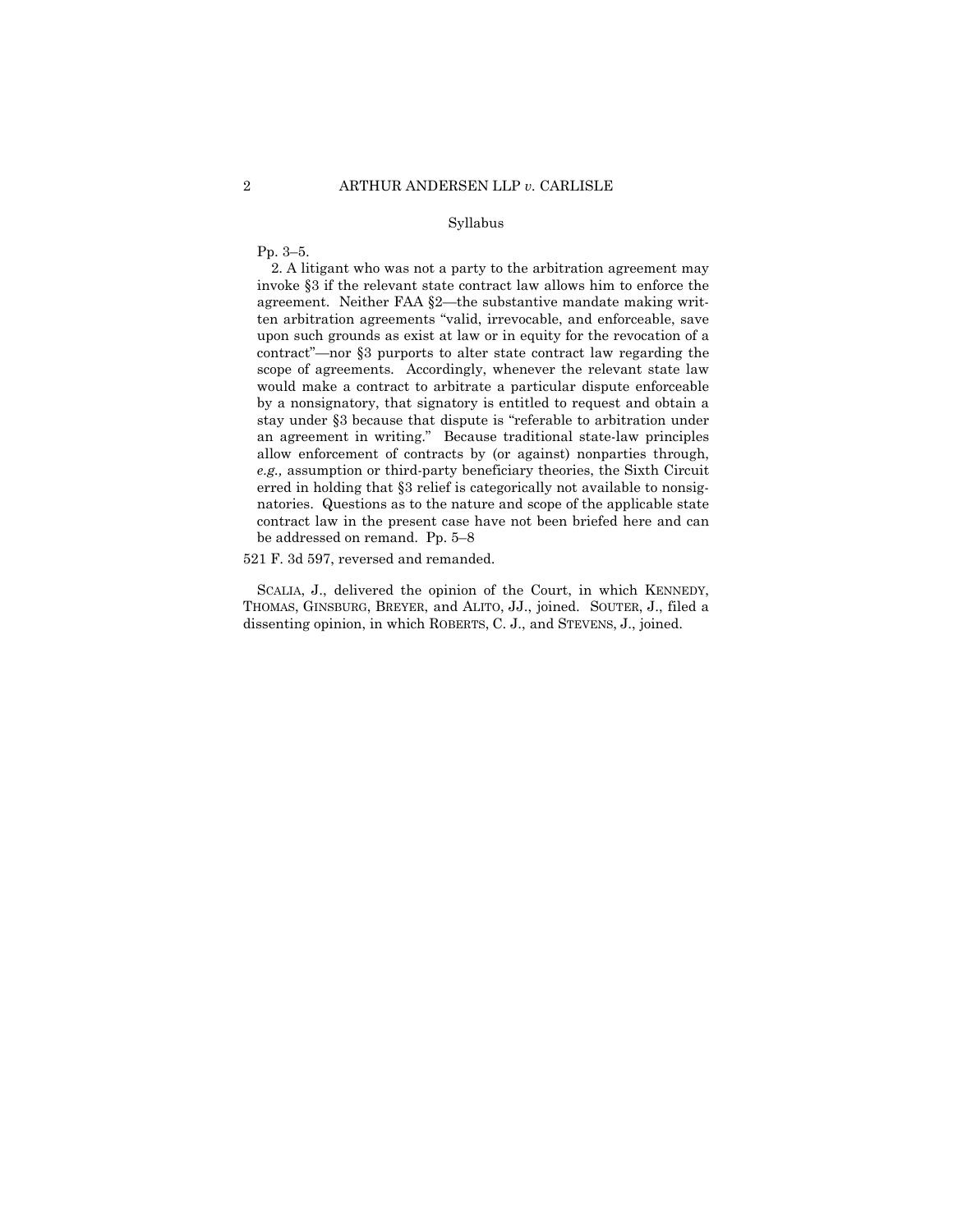NOTICE: This opinion is subject to formal revision before publication in the preliminary print of the United States Reports. Readers are requested to notify the Reporter of Decisions, Supreme Court of the United States, Washington, D. C. 20543, of any typographical or other formal errors, in order that corrections may be made before the preliminary print goes to press.

## $\frac{1}{2}$  , where  $\frac{1}{2}$ **SUPREME COURT OF THE UNITED STATES**

#### $\frac{1}{2}$  ,  $\frac{1}{2}$  ,  $\frac{1}{2}$  ,  $\frac{1}{2}$  ,  $\frac{1}{2}$  ,  $\frac{1}{2}$ No. 08–146

## ARTHUR ANDERSEN LLP, ET AL., PETITIONERS *v.* WAYNE CARLISLE ET AL.

## ON WRIT OF CERTIORARI TO THE UNITED STATES COURT OF APPEALS FOR THE SIXTH CIRCUIT

#### [May 4, 2009]

## JUSTICE SCALIA delivered the opinion of the Court.

Section 3 of the Federal Arbitration Act (FAA) entitles litigants in federal court to a stay of any action that is "referable to arbitration under an agreement in writing." 9 U.S.C.  $\S 3$ . Section 16(a)(1)(A), in turn, allows an appeal from "an order . . . refusing a stay of any action under section 3." We address in this case whether appellate courts have jurisdiction under §16(a) to review denials of stays requested by litigants who were not parties to the relevant arbitration agreement, and whether §3 can ever mandate a stay in such circumstances.

I

Respondents Wayne Carlisle, James Bushman, and Gary Strassel set out to minimize their taxes from the 1999 sale of their construction-equipment company. Arthur Andersen LLP, a firm that had long served as their company's accountant, auditor, and tax adviser, introduced them to Bricolage Capital, LLC, which in turn referred them for legal advice to Curtis, Mallet-Prevost, Colt & Mosle, LLP. According to respondents, these advisers recommended a "leveraged option strategy" tax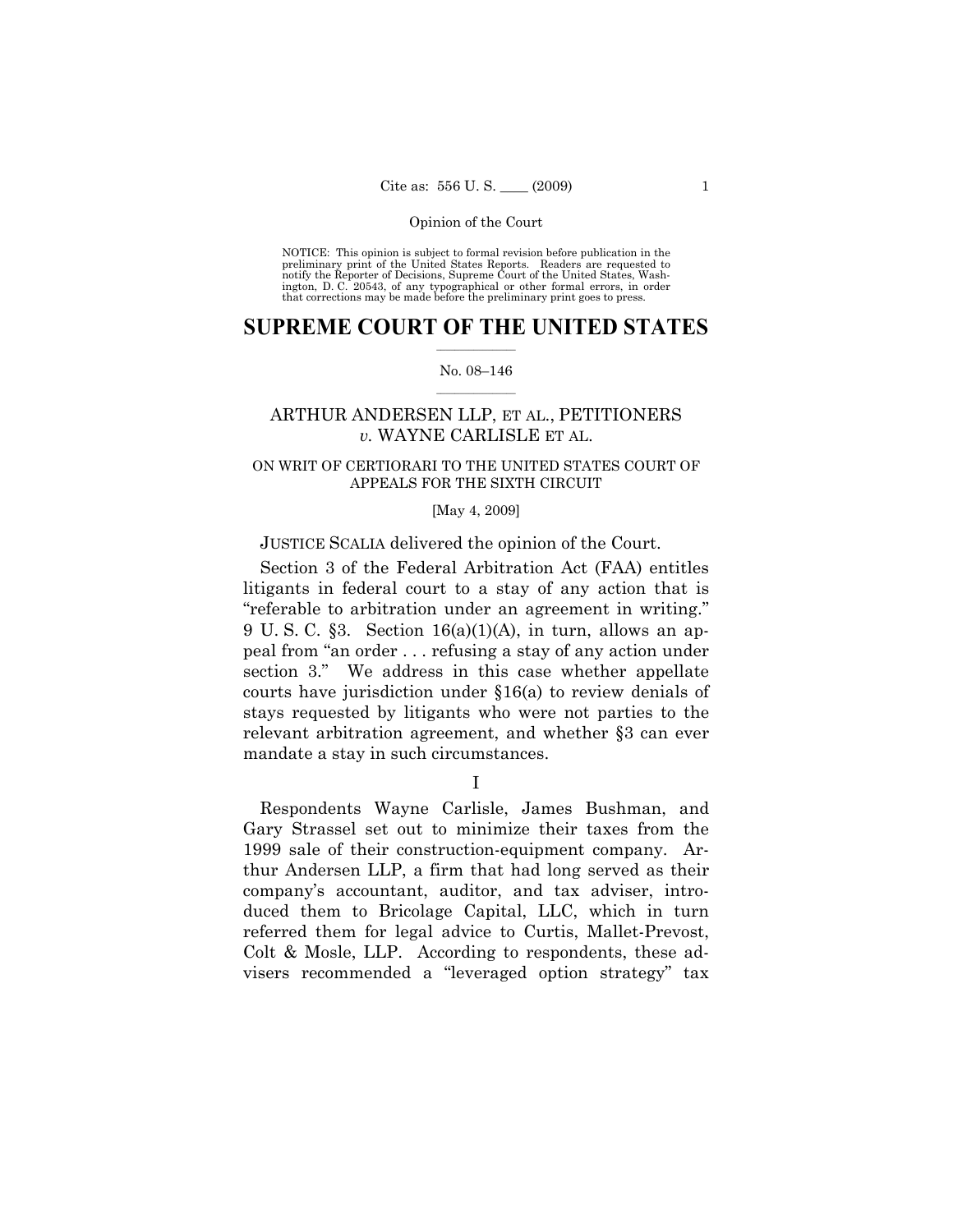shelter designed to create illusory losses through foreigncurrency-exchange options. As a part of the scheme, respondents invested in various stock warrants through newly created limited liability corporations (LLCs), which are also respondents in this case. The respondent LLCs entered into investment-management agreements with Bricolage, specifying that "[a]ny controversy arising out of or relating to this Agreement or the br[ea]ch thereof, shall be settled by arbitration conducted in New York, New York, in accordance with the Commercial Arbitration Rules of the American Arbitration Association." App. 80– 81, 99–100, 118–119.

As with all that seems too good to be true, a controversy did indeed arise. The warrants respondents purchased turned out to be almost entirely worthless, and the Internal Revenue Service (IRS) determined in August 2000 that the "leveraged option strategy" scheme was an illegal tax shelter. The IRS initially offered conditional amnesty to taxpayers who had used such arrangements, but petitioners failed to inform respondents of that option. Respondents ultimately entered into a settlement program in which they paid the IRS all taxes, penalties, and interest owed.

Respondents filed this diversity suit in the Eastern District of Kentucky against Bricolage, Arthur Andersen and others<sup>1</sup> (all except Bricolage and its employees hereinafter referred to as petitioners), alleging fraud, civil conspiracy, malpractice, breach of fiduciary duty, and

<sup>1</sup>Also named in the suit were two employees of Bricolage (Andrew Beer and Samyak Veera); Curtis, Mallet-Prevost, Colt & Mosle, LLP; William Bricker (the lawyer respondents worked with at the law firm); Prism Connectivity Ventures, LLC (the entity from whom the worthless warrants were purchased); Integrated Capital Associates, Inc. (a prior owner of the worthless warrants who had also been a client of the law firm); and Intercontinental Pacific Group, Inc. (a firm with the same principals as Integrated Capital Associates).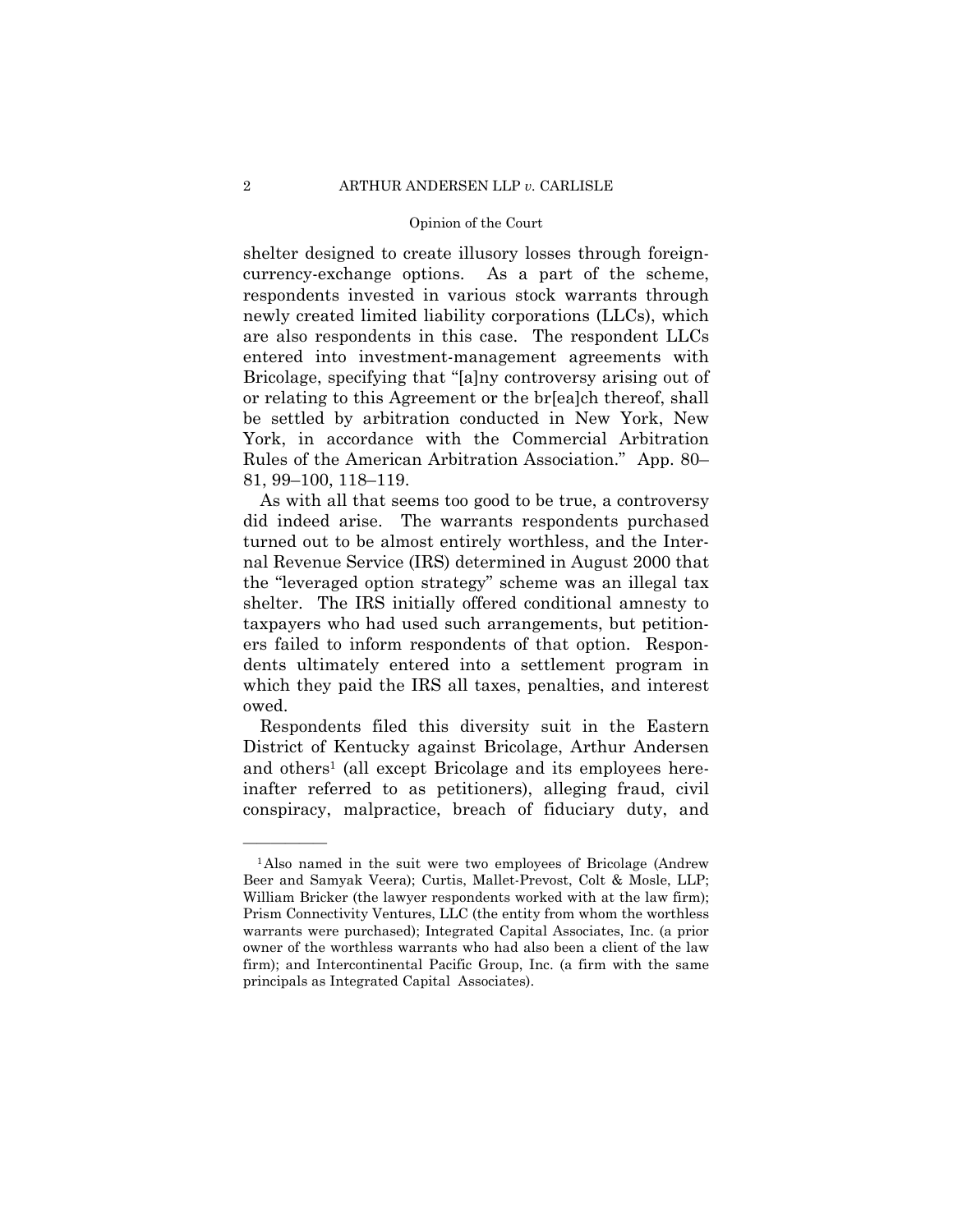negligence. Petitioners moved to stay the action, invoking §3 of the FAA and arguing that the principles of equitable estoppel demanded that respondents arbitrate their claims under their investment agreements with Bricolage.2 The District Court denied the motions.

Petitioners filed an interlocutory appeal, which the Court of Appeals for the Sixth Circuit dismissed for want of jurisdiction. *Carlisle* v. *Curtis, Mallet-Prevost, Colt & Mosle, LLP,* 521 F. 3d 597, 602 (2008). We granted certiorari, 555 U. S. \_\_\_ (2008).

Ordinarily, courts of appeals have jurisdiction only over "final decisions" of district courts. 28 U. S. C. §1291. The FAA, however, makes an exception to that finality requirement, providing that "an appeal may be taken from . . . an order . . . refusing a stay of any action under section 3 of this title." 9 U. S. C. §16(a)(1)(A). By that provision's clear and unambiguous terms, any litigant who asks for a stay under §3 is entitled to an immediate appeal from denial of that motion—regardless of whether the litigant is in fact eligible for a stay. Because each petitioner in this case explicitly asked for a stay pursuant to §3, App. 52, 54, 63, 65, the Sixth Circuit had jurisdiction to review the District Court's denial.

The courts that have declined jurisdiction over §3 appeals of the sort at issue here have done so by conflating the jurisdictional question with the merits of the appeal. They reason that because stay motions premised on equitable estoppel seek to expand (rather than simply vindicate) agreements, they are not cognizable under §§3 and 4, and therefore the relevant motions are not actually "under" those provisions. See, in addition to the opinion

II

<sup>2</sup>Bricolage also moved for a stay under §3, but it filed for bankruptcy while its motion was pending, and the District Court denied the motion as moot.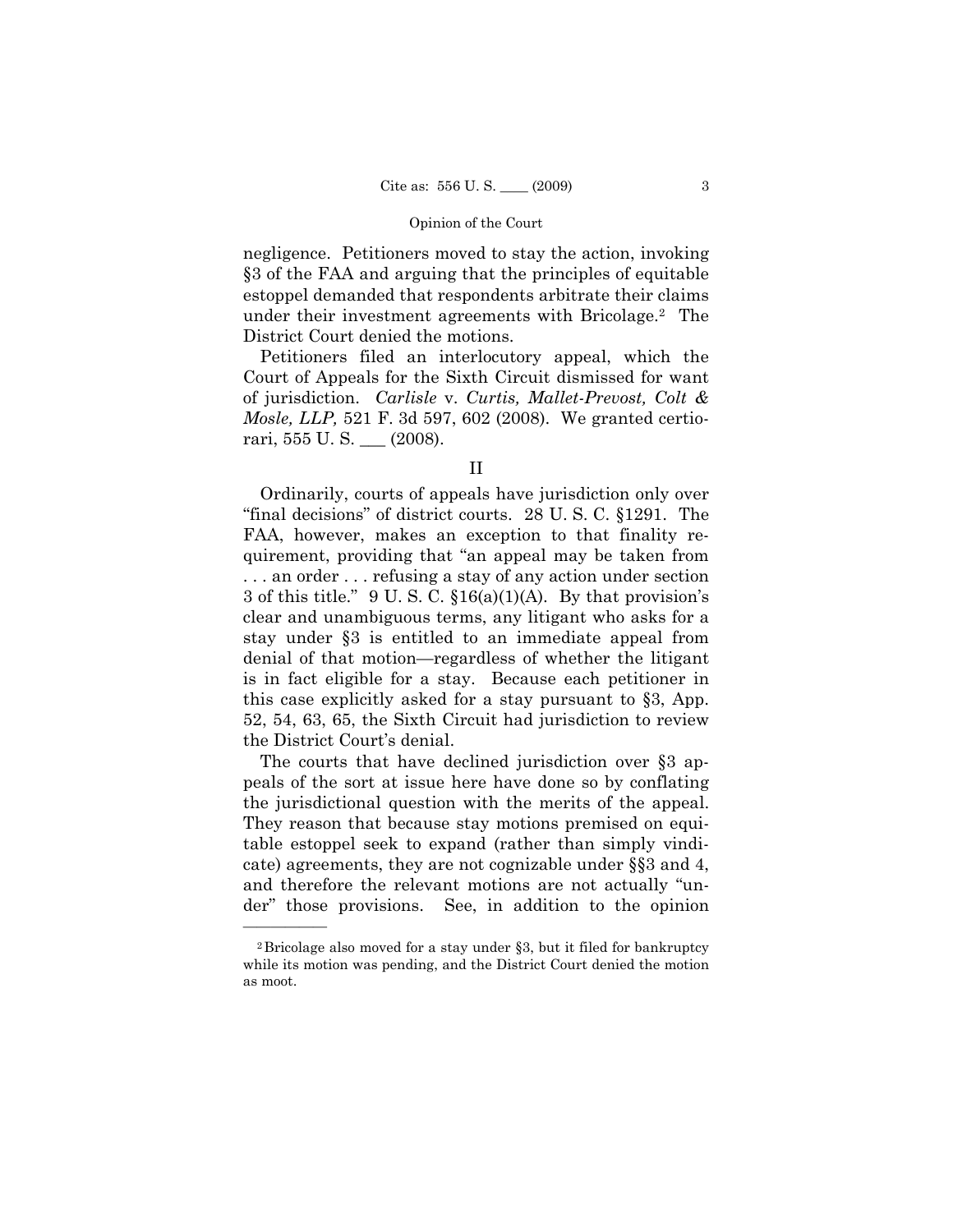below, 521 F. 3d, at 602, *DSMC Inc.* v. *Convera Corp.*, 349 F. 3d 679, 682–685 (CADC 2003); *In re Universal Serv. Fund Tel. Billing Practice Litigation* v. *Sprint Communications Co.*, 428 F. 3d 940, 944–945 (CA10 2005). The dissent makes this step explicit, by reading the appellate jurisdictional provision of §16 as "calling for a lookthrough" to the substantive provisions of §3. *Post*, at 2. Jurisdiction over the appeal, however, "must be determined by focusing upon the category of order appealed from, rather than upon the strength of the grounds for reversing the order." *Behrens* v. *Pelletier*, 516 U. S. 299, 311 (1996).3 The jurisdictional statute here unambiguously makes the underlying merits irrelevant, for even utter frivolousness of the underlying request for a §3 stay cannot turn a denial into something other than "an order ... refusing a stay of any action under section 3." U. S. C. §16(a).

Respondents argue that this reading of §16(a) will produce a long parade of horribles, enmeshing courts in factintensive jurisdictional inquiries and permitting frivolous interlocutory appeals. Even if these objections could

<sup>3</sup>Federal courts lack subject-matter jurisdiction when an asserted federal claim is "'so insubstantial, implausible, foreclosed by prior decisions of this Court, or otherwise completely devoid of merit as not to involve a federal controversy." Steel Co. v. Citizens for Better Envi*ronment*, 523 U. S. 83, 89 (1998) (quoting *Oneida Indian Nation of N. Y.*  v. *County of Oneida*, 414 U. S. 661, 666 (1974)). Respondents have not relied upon this line of cases as an alternative rationale for rejection of jurisdiction, and there are good reasons for treating subject-matter jurisdiction differently, in that respect, from the appellate jurisdiction here conferred. A frivolous federal claim, if sufficient to confer jurisdiction, would give the court power to hear related state-law claims, see 28 U. S. C. §1367; no such collateral consequences are at issue here. And while an insubstantial federal claim can be said not to "aris[e] under the Constitution, laws, or treaties of the United States," §1331, insubstantiality of the merits can hardly convert a judge's "order . . . refusing a stay" into an "order . . . refusing" something else. But we need not resolve this question today.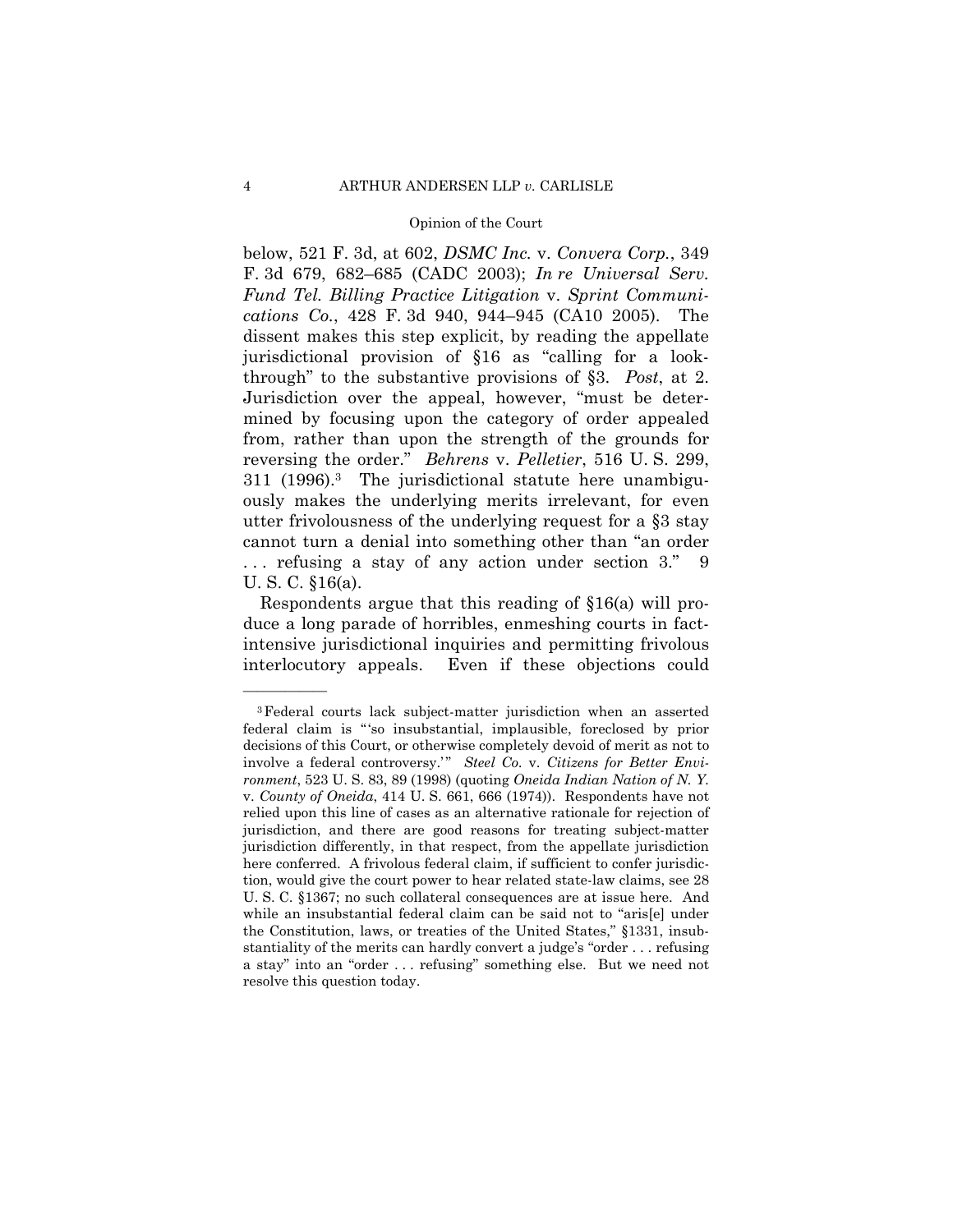surmount the plain language of the statute, we would not be persuaded. Determination of whether §3 was invoked in a denied stay request is immeasurably more simple and less factbound than the threshold determination respondents would replace it with: whether the litigant was a party to the contract (an especially difficult question when the written agreement is not signed). It is more appropriate to grapple with that merits question after the court has accepted jurisdiction over the case. Second, there are ways of minimizing the impact of abusive appeals. Appellate courts can streamline the disposition of meritless claims and even authorize the district court's retention of jurisdiction when an appeal is certified as frivolous. See *Behrens*, *supra,* at 310–311. And, of course, those inclined to file dilatory appeals must be given pause by courts' authority to "award just damages and single or double costs to the appellee" whenever an appeal is "frivolous." Fed. Rule App. Proc. 38.

## III

Even if the Court of Appeals were correct that it had no jurisdiction over meritless appeals, its ground for finding this appeal meritless was in error. We take the trouble to address that alternative ground, since if the Court of Appeals is correct on the merits point we will have awarded petitioners a remarkably hollow victory. We consider, therefore, the Sixth Circuit's underlying determination that those who are not parties to a written arbitration agreement are categorically ineligible for relief.

Section 2—the FAA's substantive mandate—makes written arbitration agreements "valid, irrevocable, and enforceable, save upon such grounds as exist at law or in equity for the revocation of a contract." That provision creates substantive federal law regarding the enforceability of arbitration agreements, requiring courts "to place such agreements upon the same footing as other con-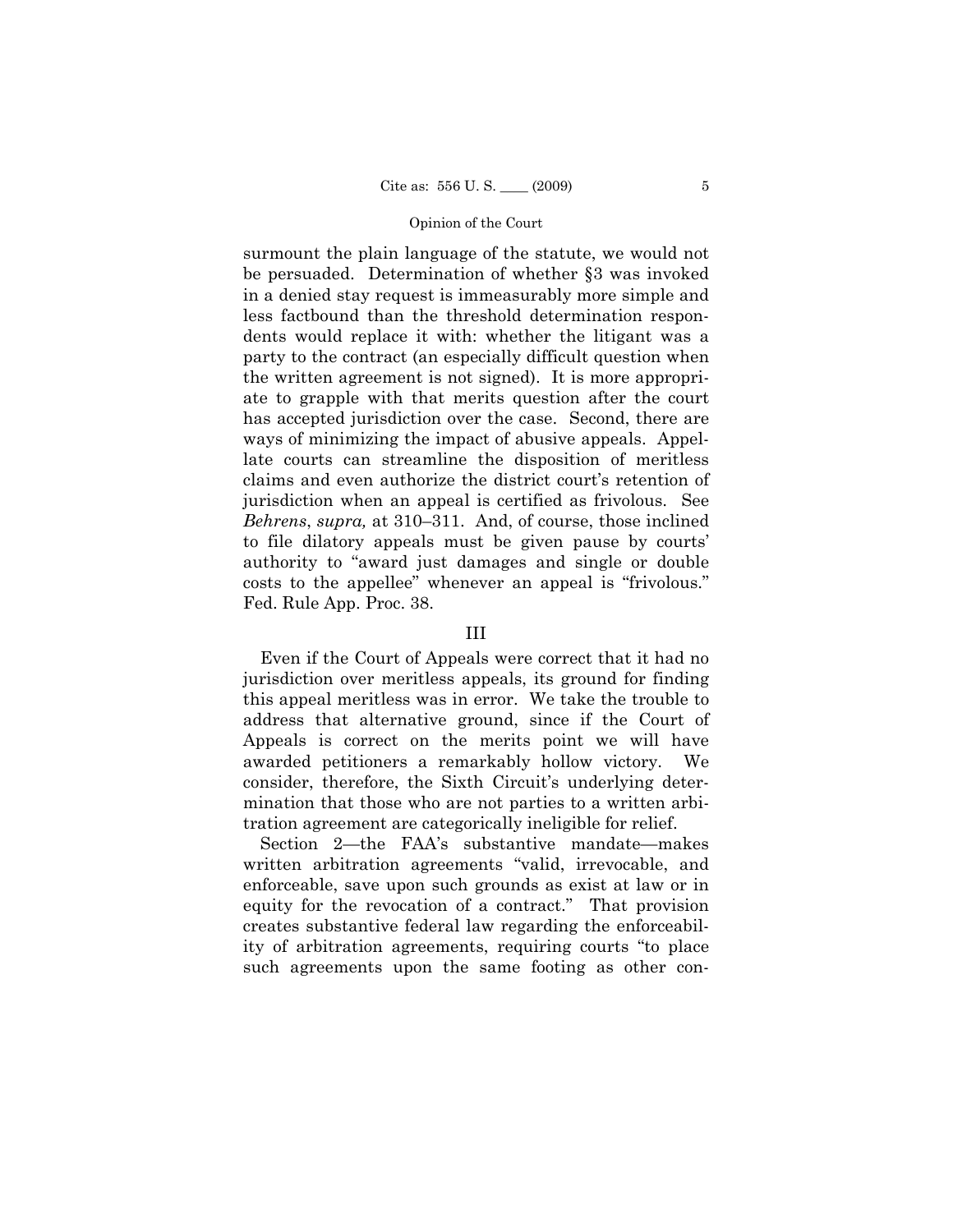tracts." *Volt Information Sciences, Inc.* v. *Board of Trustees of Leland Stanford Junior Univ.*, 489 U. S. 468, 478 (1989) (internal quotation marks omitted). Section 3, in turn, allows litigants already in federal court to invoke agreements made enforceable by §2. That provision requires the court, "on application of one of the parties,"4 to stay the action if it involves an "issue referable to arbitration under an agreement in writing." 9 U. S. C. §3.

Neither provision purports to alter background principles of state contract law regarding the scope of agreements (including the question of who is bound by them). Indeed §2 explicitly retains an external body of law governing revocation (such grounds "as exist at law or in equity").5 And we think §3 adds no substantive restriction to §2's enforceability mandate. "[S]tate law," therefore, is applicable to determine which contracts are binding under §2 and enforceable under §3 "*if* that law arose to govern issues concerning the validity, revocability, and enforceability of contracts generally." *Perry* v. *Thomas*, 482 U. S. 483, 493, n. 9 (1987). See also *First Options of Chicago, Inc.* v. *Kaplan*, 514 U. S. 938, 944 (1995). Because "tradi-

<sup>4</sup>Respondents do not contest that the term "parties" in §3 refers to parties to the litigation rather than parties to the contract. The adjacent provision, which explicitly refers to the "subject matter of a suit arising out of the controversy between the parties," 9 U. S. C. §4, unambiguously refers to adversaries in the action, and "identical words and phrases within the same statute should normally be given the same meaning," *Powerex Corp.* v. *Reliant Energy Services, Inc.*, 551 U. S. 224, 232 (2007). Even without benefit of that canon, we would not be disposed to believe that the statute allows a party to the contract

who is not a party to the litigation to apply for a stay of the proceeding.<br><sup>5</sup>We have said many times that federal law requires that "questions" of arbitrability . . . be addressed with a healthy regard for the federal policy favoring arbitration." *Moses H. Cone Memorial Hospital* v. *Mercury Constr. Corp.*, 460 U. S. 1, 24–25 (1983). Whatever the meaning of this vague prescription, it cannot possibly require the disregard of state law *permitting* arbitration by or against nonparties to the written arbitration agreement.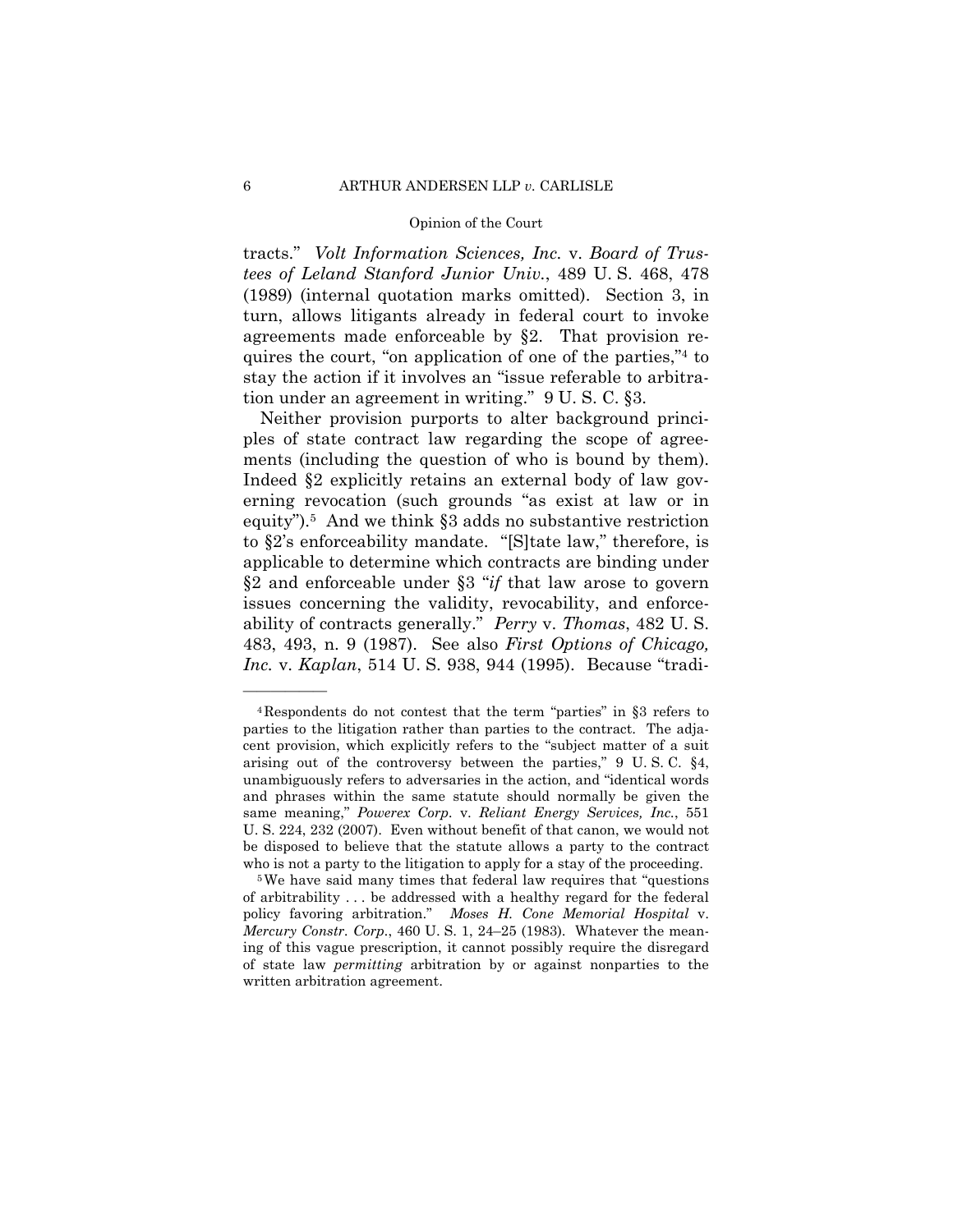tional principles" of state law allow a contract to be enforced by or against nonparties to the contract through "assumption, piercing the corporate veil, alter ego, incorporation by reference, third-party beneficiary theories, waiver and estoppel," 21 R. Lord, Williston on Contracts §57:19, p. 183 (4th ed. 2001), the Sixth Circuit's holding that nonparties to a contract are categorically barred from §3 relief was error.

Respondents argue that, as a matter of federal law, claims to arbitration by nonparties are not "referable to arbitration *under* an agreement in writing," 9 U. S. C. §3 (emphasis added), because they "seek to bind a signatory to an arbitral obligation *beyond* that signatory's strictly contractual obligation to arbitrate," Brief for Respondents 26. Perhaps that would be true if §3 mandated stays only for disputes between parties to a written arbitration agreement. But that is not what the statute says. It says that stays are required if the claims are "referable to arbitration under an agreement in writing." If a written arbitration provision is made enforceable against (or for the benefit of) a third party under state contract law, the statute's terms are fulfilled.6

Respondents' final fallback consists of reliance upon dicta in our opinions, such as the statement that "arbitration . . . is a way to resolve those disputes—but only those disputes—that the parties have agreed to submit to arbitration," *First Options, supra,* at 943, and the statement that "[i]t goes without saying that a contract cannot bind a

<sup>6</sup>We thus reject the dissent's contention that contract law's longstanding endorsement of third-party enforcement is "a weak premise for inferring an intent to allow third parties to obtain a §3 stay," *post*, at 2. It seems to us not weak at all, in light of the terms of the statute. There is no doubt that, where state law permits it, a third-party claim is "referable to arbitration under an agreement in writing." It is not our role to conform an unambiguous statute to what we think "Congress probably intended," *post*, at 2.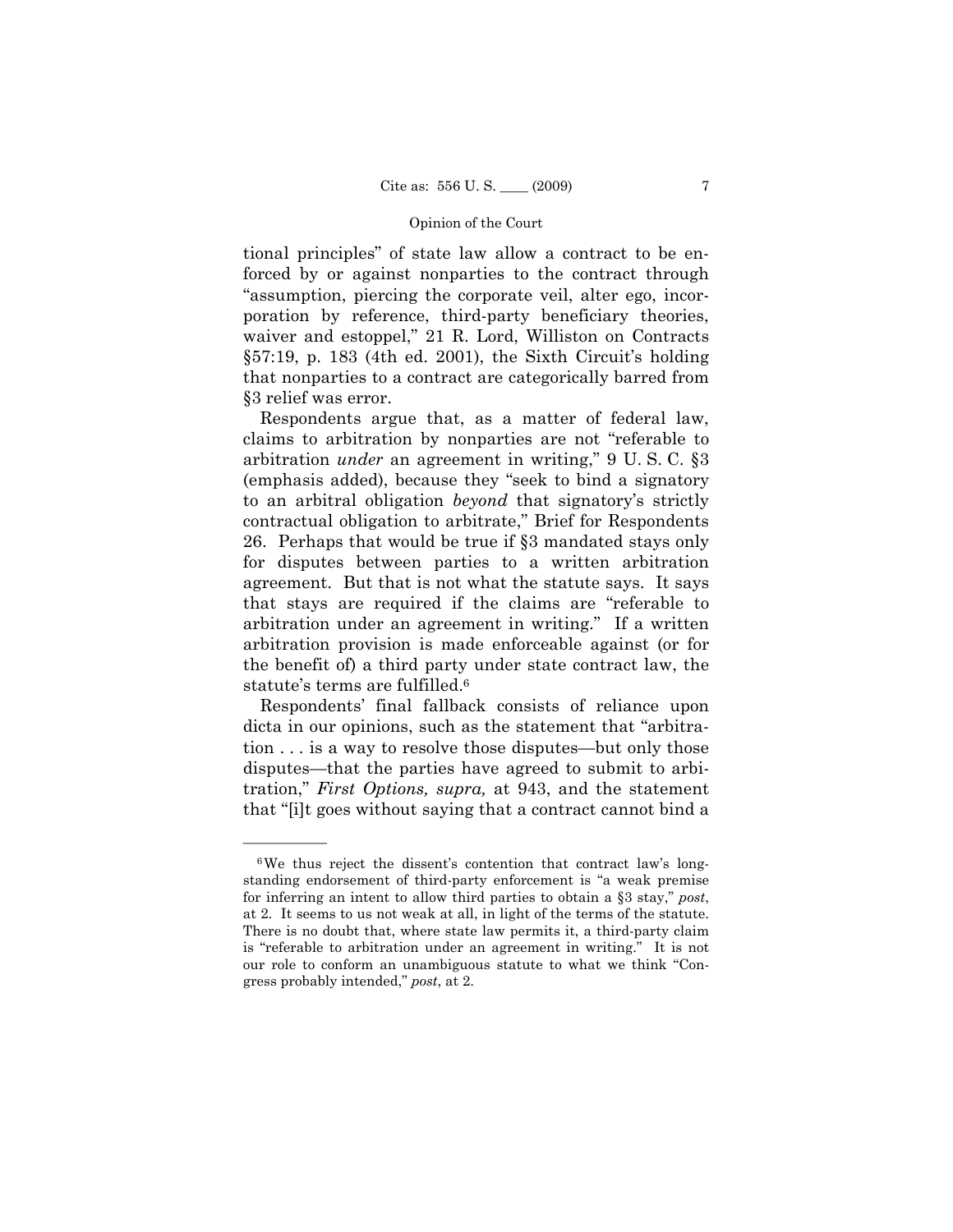nonparty," *EEOC* v. *Waffle House, Inc.*, 534 U. S. 279, 294 (2002). The former statement pertained to *issues* parties agreed to arbitrate, and the latter referred to an entity (the Equal Employment Opportunity Commission) which obviously had no third-party obligations under the contract in question. Neither these nor any of our other cases have presented for decision the question whether arbitration agreements that are otherwise enforceable by (or against) third parties trigger protection under the FAA.

Respondents may be correct in saying that courts' application of equitable estoppel to impose an arbitration agreement upon strangers to the contract has been "somewhat loose." Brief for Respondents 27, n. 15. But we need not decide here whether the relevant state contract law recognizes equitable estoppel as a ground for enforcing contracts against third parties, what standard it would apply, and whether petitioners would be entitled to relief under it. These questions have not been briefed before us and can be addressed on remand. It suffices to say that no federal law bars the State from allowing petitioners to enforce the arbitration agreement against respondents and that  $\S$ 3 would require a stay in this case if it did.

## \* \* \*

We hold that the Sixth Circuit had jurisdiction to review the denial of petitioners' request for a §3 stay and that a litigant who was not a party to the relevant arbitration agreement may invoke §3 if the relevant state contract law allows him to enforce the agreement. The judgment of the Court of Appeals for the Sixth Circuit is reversed, and the case is remanded for further proceedings consistent with this opinion.

*It is so ordered.*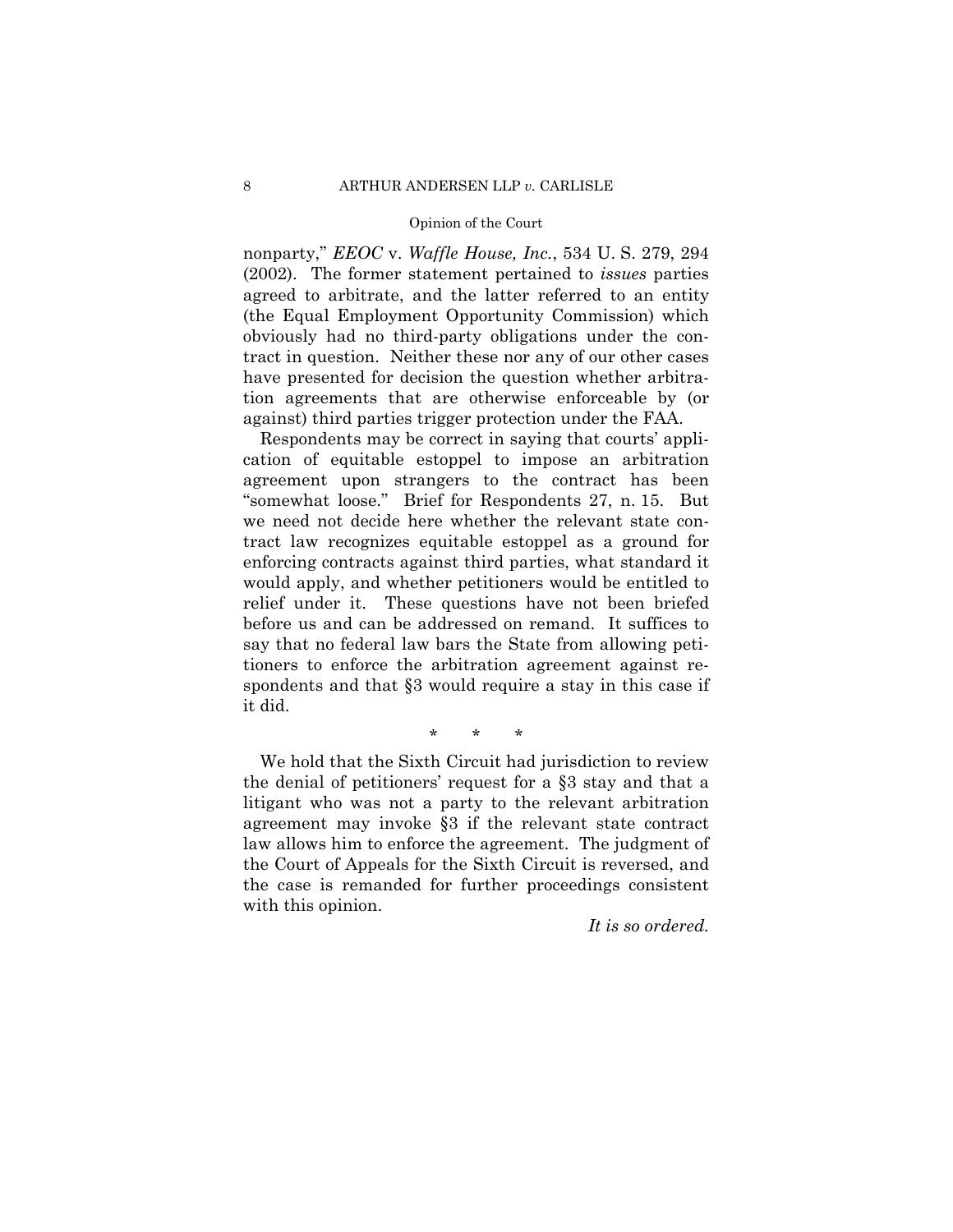SOUTER, J., dissenting

## $\frac{1}{2}$  , where  $\frac{1}{2}$ **SUPREME COURT OF THE UNITED STATES**

### $\frac{1}{2}$  ,  $\frac{1}{2}$  ,  $\frac{1}{2}$  ,  $\frac{1}{2}$  ,  $\frac{1}{2}$  ,  $\frac{1}{2}$ No. 08–146

## ARTHUR ANDERSEN LLP, ET AL., PETITIONERS *v.* WAYNE CARLISLE ET AL.

## ON WRIT OF CERTIORARI TO THE UNITED STATES COURT OF APPEALS FOR THE SIXTH CIRCUIT

[May 4, 2009]

 JUSTICE SOUTER, with whom THE CHIEF JUSTICE and JUSTICE STEVENS join, dissenting.

Section 16 of the Federal Arbitration Act (FAA) authorizes an interlocutory appeal from the denial of a motion under §3 to stay a district court action pending arbitration. The question is whether it opens the door to such an appeal at the behest of one who has not signed a written arbitration agreement. Based on the longstanding congressional policy limiting interlocutory appeals, I think the better reading of the statutory provisions disallows such an appeal, and I therefore respectfully dissent.

Section 16(a) of the FAA provides that "[a]n appeal may be taken from . . . an order . . . refusing a stay of any action under section 3 of this title." 9 U. S. C. §16(a). The Court says that any litigant who asks for and is denied a §3 stay is entitled to an immediate appeal. *Ante*, at 3. The majority's assumption is that "under section 3" is merely a labeling requirement, without substantive import, but this fails to read §16 in light of the "firm congressional policy against interlocutory or 'piecemeal' appeals." *Abney* v. *United States*, 431 U. S. 651, 656 (1977).

The right of appeal is "a creature of statute," *ibid*., and Congress has granted the Federal Courts of Appeals jurisdiction to review "final decisions," 28 U. S. C. §1291. "This insistence on finality and prohibition of piecemeal review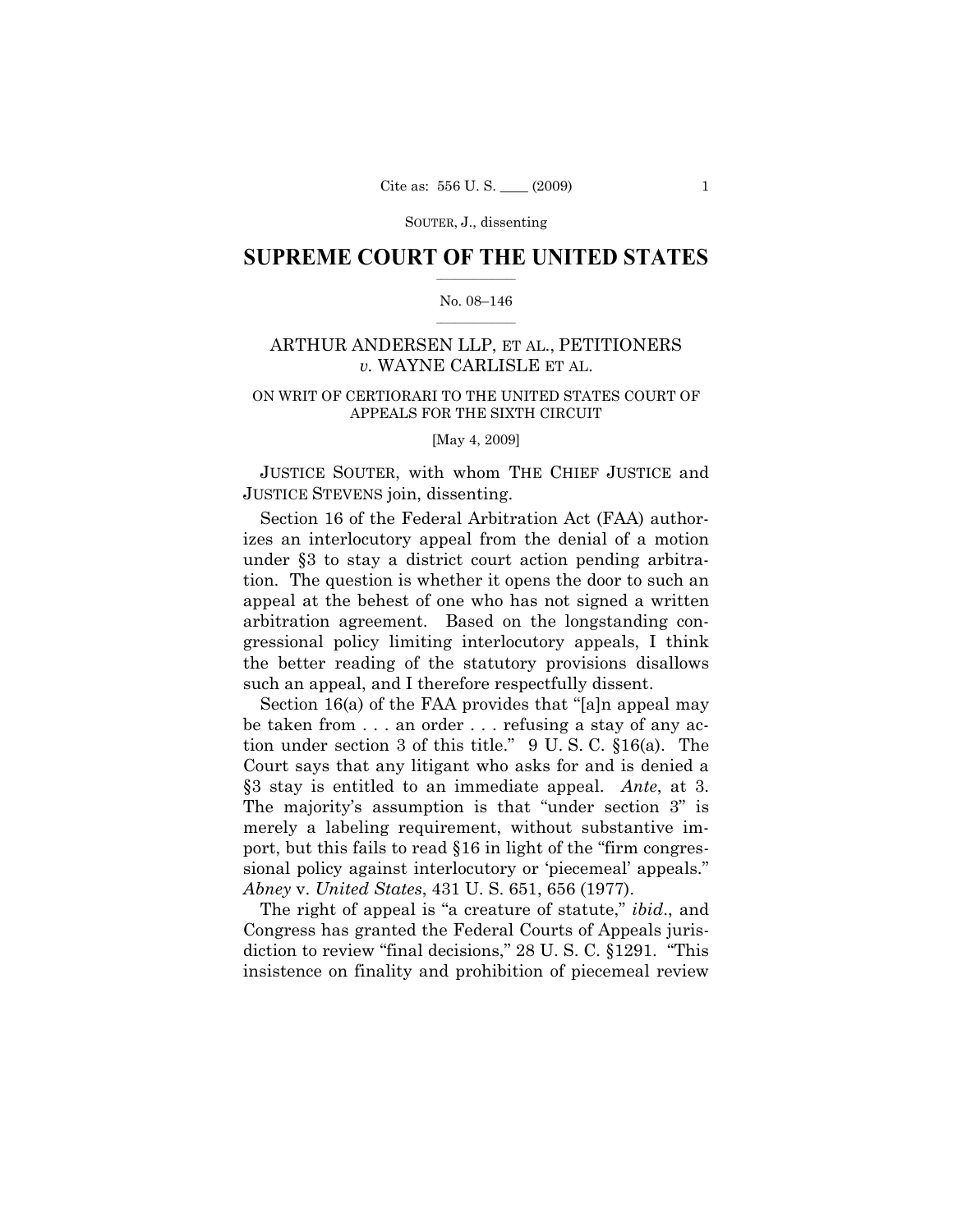#### SOUTER, J., dissenting

discourage undue litigiousness and leaden-footed administration of justice." *DiBella* v. *United States*, 369 U. S. 121, 124 (1962). Congress has, however, "recognized the need of exceptions for interlocutory orders in certain types of proceedings where the damage of error unreviewed before the judgment is definitive and complete . . . has been deemed greater than the disruption caused by intermediate appeal." *Ibid*. Section 16 functions as one such exception, but departures from "the dominant rule in federal appellate practice," 9 J. Moore, B. Ward, & J. Lucas, Moore's Federal Practice ¶110.06 (2d ed. 1996), are extraordinary interruptions to the normal process of litigation and ought to be limited carefully.

An obvious way to limit the scope of such an extraordinary interruption would be to read the §16 requirement that the stay have been denied "under section 3" as calling for a look-through to the provisions of §3, and to read §3 itself as offering a stay only to signatories of an arbitration agreement. It is perfectly true that in general a thirdparty beneficiary can enforce a contract, but this is a weak premise for inferring an intent to allow third parties to obtain a §3 stay and take a §16 appeal. While it is hornbook contract law that third parties may enforce contracts for their benefit as a matter of course, interlocutory appeals are a matter of limited grace. Because it would therefore seem strange to assume that Congress meant to grant the right to appeal a §3 stay denial to anyone as peripheral to the core agreement as a nonsignatory, it follows that Congress probably intended to limit those able to seek a §3 stay.

Asking whether a §3 movant is a signatory provides a bright-line rule with predictable results to aid courts in determining jurisdiction over §16 interlocutory appeals. And that rule has the further virtue of mitigating the risk of intentional delay by savvy parties who seek to frustrate litigation by gaming the system. Why not move for a §3